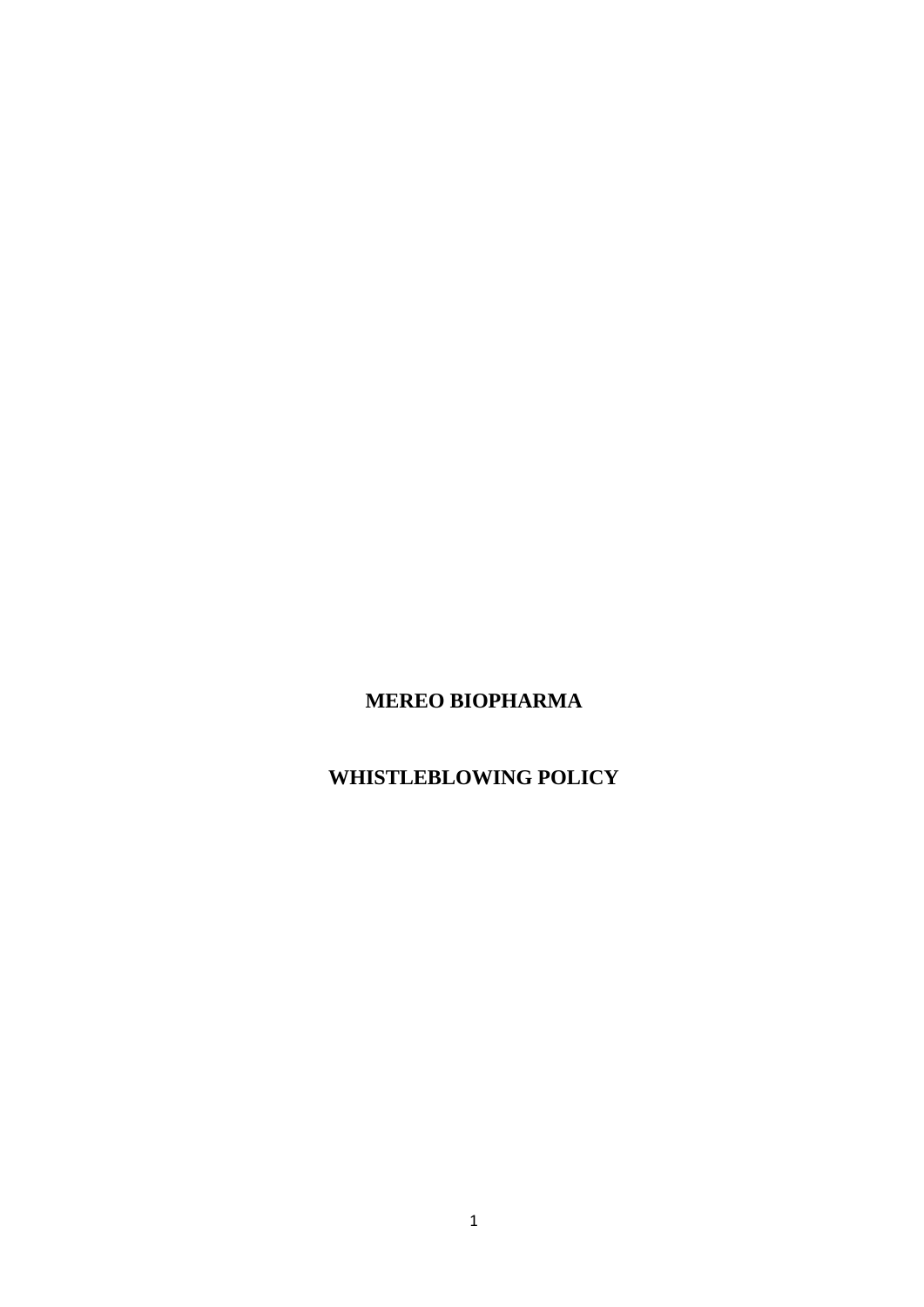# **INDEX**

| 1. | <b>INTRODUCTION</b>                             | 3              |
|----|-------------------------------------------------|----------------|
| 2. | <b>SCOPE OF THE POLICY</b>                      | 3              |
| 3. | WHO CAN RAISE A CONCERN                         | $\overline{4}$ |
| 4. | <b>PROCEDURE</b>                                | $\overline{4}$ |
| 5. | THE REPORTING PROCESS                           | $\overline{4}$ |
| 6. | <b>EMPLOYEE PROTECTION</b>                      | 5              |
| 7. | RESPONSIBILITY FOR IMPLEMENTATION OF THE POLICY | 5              |
| 8. | MONITORING AND TESTING                          | 5              |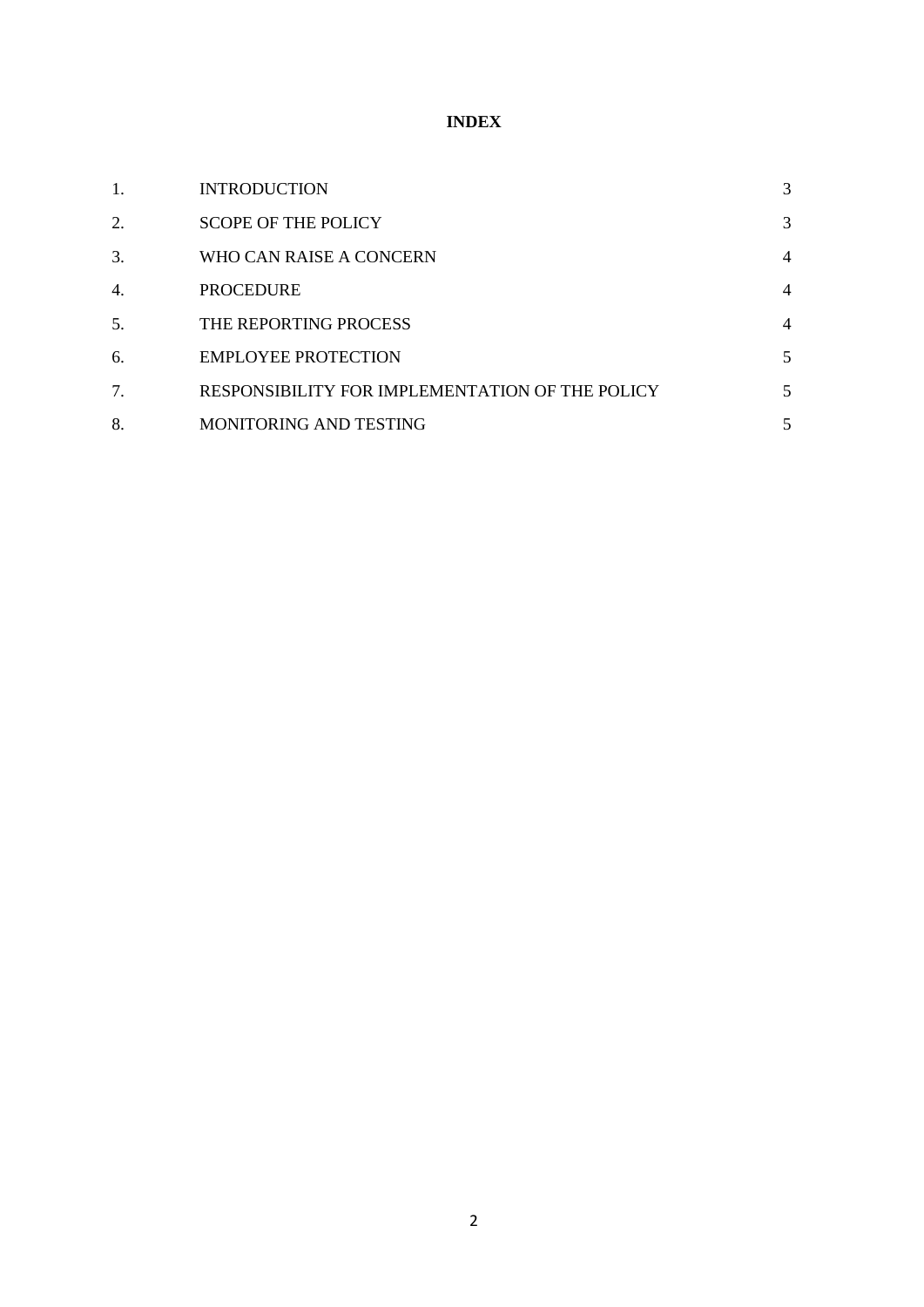# **1. INTRODUCTION**

- 1.1 Mereo BioPharma Group Plc (the "Company") and its subsidiaries (together, the "Group") is committed to the highest standards of transparency and accountability. In order to support this, the Group expects and encourages any of its stakeholders, whether employees, suppliers, Group companies, business partners or members of the local communities in which it operates, who have serious concerns about the Group's business practices, to come forward and voice those concerns.
- 1.2 As a means of reinforcing the Group's values, this Whistleblowing Policy (the "Policy") serves to help build employee integrity by providing a means for identifying and eliminating unethical practices with the workplace.
- 1.3 This Policy applies to all individuals working for the Group at all levels of the business directors, senior managers, employees and staff (collectively referred to as "colleagues" in this Policy).
- 1.4 Colleagues are often the first to realise that there may be something seriously wrong in the company for which they work. They might not express their concerns, however, because they might feel that doing so would be disloyal to their colleagues or because it is easier to ignore the concern rather than report unsubstantiated misconduct. Anyone making a disclosure under this Policy can be assured that the Company will maintain his or her anonymity and need not fear victimisation and / or subsequent discrimination.
- 1.5 The aim of this Policy is to ensure that all colleagues are confident that they can raise any matters of genuine concern without fear of reprisal, in the knowledge that they will be taken seriously and that the matter will be investigated appropriately and confidentially.
- 1.6 This Policy does not form part of any colleague's contract of employment or service and it may be amended at any time.

# **2. SCOPE OF THE POLICY**

- 2.1 This Policy is designed to deal with concerns raised in relation to specific issues as set out below and does not apply to personal grievances concerning an individual's terms of employment, other aspects of the working relationship, or disciplinary matters.
- 2.2 This Policy deals with the specific concerns, which are in the public interest and may include:
	- 2.2.1 an unlawful civil or criminal offence;
	- 2.2.2 failure to comply with statutory obligations / requirements;
	- 2.2.3 financial or non-financial mismanagement (including inappropriate or fraudulent accounting procedures or a breach of the Group's accounting policies), fraud and corruption;
	- 2.2.4 offences under the UK Bribery Act 2010 (bribery of foreign public officials, bribery of other persons, failure to prevent bribery) or the US Foreign Corrupt Practices Act of 1977, breaches of other applicable anti-bribery and anti-corruption policy law and regulation and breaches of the Group's Anti-Bribery and Anti-Corruption Policy;
	- 2.2.5 a risk (including a potential risk) to health and safety of any individual;
	- 2.2.6 environmental damage;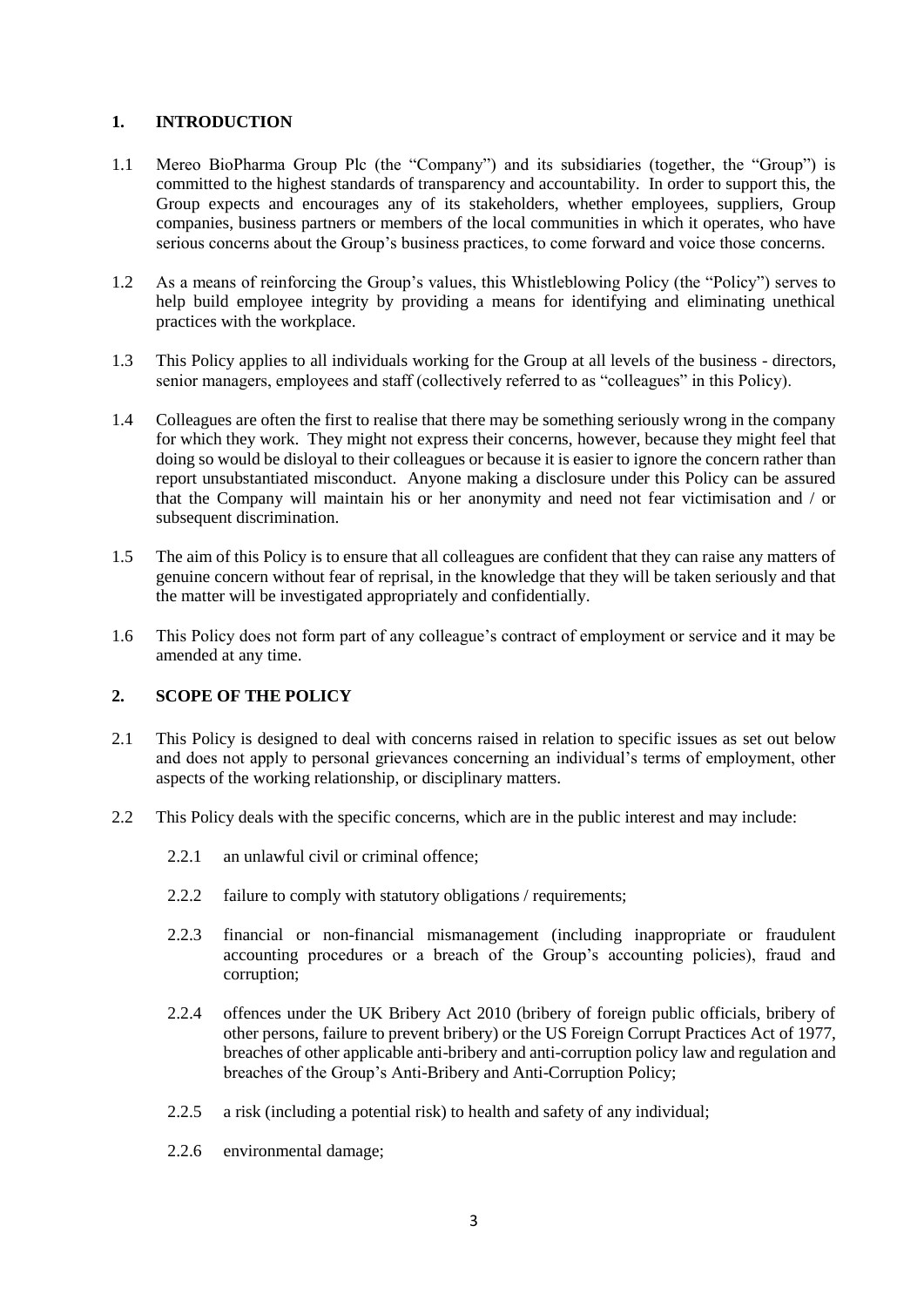- 2.2.7 improper conduct or unethical behaviour; or
- 2.2.8 attempts to conceal or suppress information relating to the above.
- 2.3 If it is determined during an investigation that the concerns raised under terms of this Policy constitute gross misconduct on the part of the colleagues, appropriate disciplinary procedures will be undertaken.

### **3. WHO CAN RAISE A CONCERN?**

- 3.1 A colleague who has a reasonable belief that an act of serious misconduct is being undertaken about the matters listed in 2.2 above may raise a concern via the procedure set out below. Concerns must be raised without malice and must not be based on office gossip. The individual making the disclosure must reasonably believe that the information and the allegations contained therein are substantially true.
- 3.2 The Group will not allow concerns to be raised for the purposes of personal gain and will not provide a reward for information received.

#### **4. PROCEDURE**

- 4.1 In the first instance, colleagues should discuss any concerns they have with their immediate supervisor. Where this is not possible, or, where such contact would not be appropriate, colleagues should contact the General Counsel by email ([cs@mereobiopharma.com](mailto:cs@mereobiopharma.com)) directly to set out their concerns.
- 4.2 Colleagues who prefer anonymous disclosure may report concerns via the [Whistleblowing Hotline.](https://www.whistleblowerservices.com/mreo/)
- 4.3 If you do choose to reveal your identity, we will make every effort to maintain your confidentiality.
- 4.4 Colleagues should be aware that when they raise a concern, their identity (if disclosed) and the information provided may be shared on a 'need-to-know' basis in order to address the concern, as required by law or regulation or otherwise with their consent.

# **5. THE REPORTING PROCESS**

- 5.1 All concerns raised under this Policy must be reported to the General Counsel. Upon receipt of the raised concern (assuming that the concern has not been reported anonymously), the General Counsel will arrange a meeting with the reporting colleague as soon as possible to discuss their concern. The colleague may bring another colleague or union representative to any meetings under this Policy. Such companion must respect the confidentiality of the reporting colleague's disclosure and any subsequent investigation. We will take down a written summary of the concern and provide the reporting colleague with a copy after the meeting. We will also aim to give the reporting colleague an indication of how we propose to deal with the matter. The General Counsel will then initiate a preliminary investigation and define the composition of the investigation team. A summary report of investigations will be provided to the Audit and Risk Committee Chairman on a quarterly or semiannual basis. If the concern raised is serious, a report will be provided to the Audit and Risk Committee Chairman immediately. Results of any investigation and findings will also be provided to the reporting colleague if appropriate. Any information about the investigation must be treated as confidential.
- 5.2 Any colleague who is dissatisfied with the outcome of the Group's response to their disclosure, and who reasonably believes that the information disclosed and the allegations contained therein are